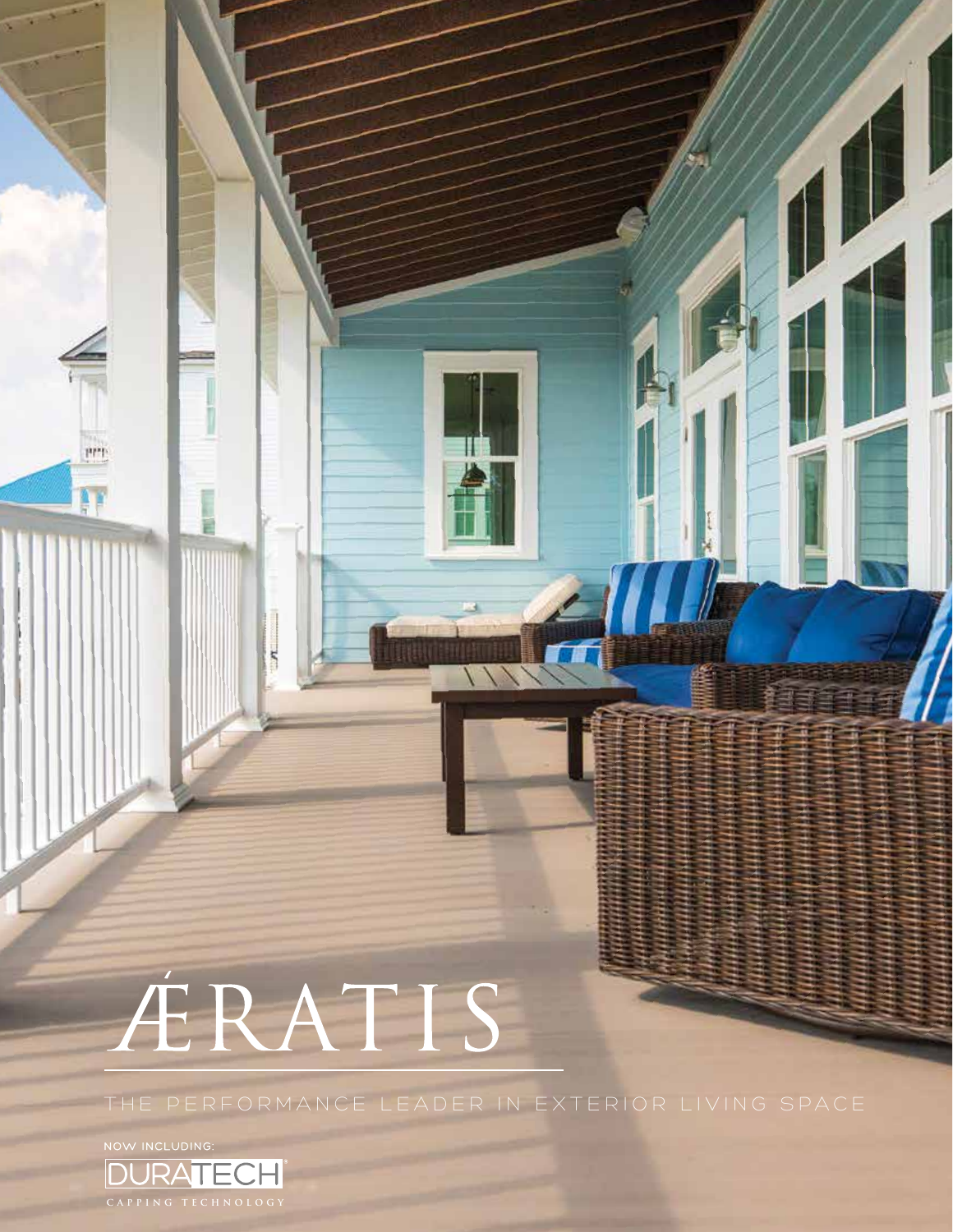### PERFORMANCE IS OUR ...advantage.

Aeratis Porch Flooring is a solid extruded PVC tongue & groove porch plank proven to out-perform wood, polypropylene, polyethylene and open-cell PVC products.

Its unsurpassed durability, coupled with a historic, traditional design, fortifies your porch floor against nature's adverse effects, while standing up to the scrutiny of the most discerning traditional architects, builders, historic societies, and homeowners.

### Aeratis Features

- > An elegant finished floor look
- > Can be painted or left natural
- > For covered and uncovered porches
- > No ventilation requirements
- > Installs with staples, nails or screws

> Cuts like wood and can be routed

- > Approved for historic restoration
- > Can be installed over concrete
- > Mold resistant and will not rot
- > Can be made watertight
- > Dimensionally stable
- > Meets W.U.I. Requirements
- > ADA slip-compliant
- > Stain resistant
- > 20-year warranty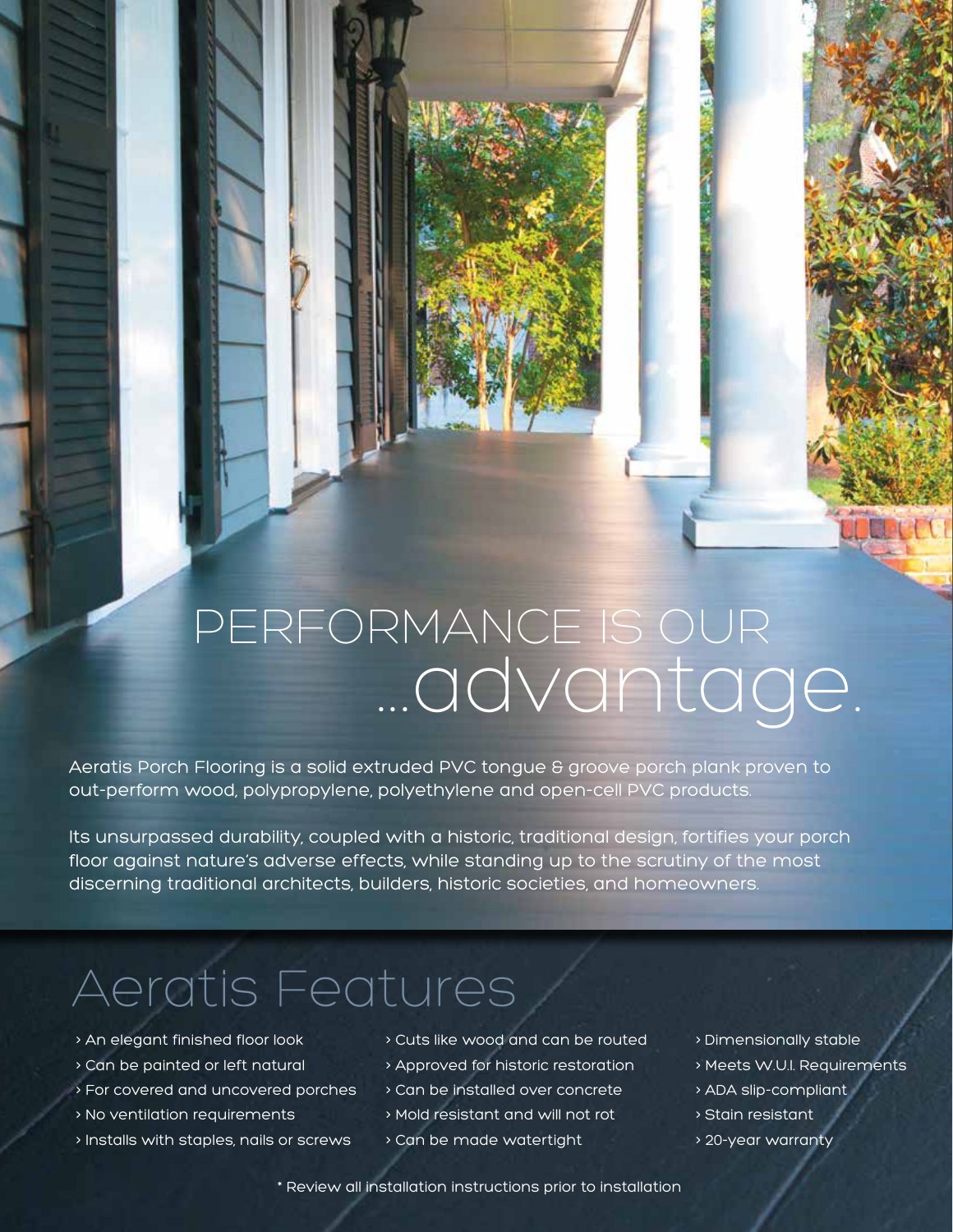Battleship Gray

Vintage Slate Weathered Wood

#### Aeratis Legacy

Aeratis Legacy is a 6" wide T&G porch plank. This board was engineered to match the wider planks used on many porches in the early 1800's. The wider Legacy plank not only cuts the installation time in half, it reduces the over-all cost per square foot of the project. This makes Legacy the clear choice when considering a wider boards for the porch.

#### Aeratis Heritage

Battleship Gray

Aeratis Heritage comes in three pre-finished colors and can be painted, stained, or left natural. Heritage is a double-sided board with a finished surface on both sides. This line of porch flooring comes in three colors, Weathered Wood, Battleship Gray, and Vintage Slate.



Heritage and Legacy now with DuraTech<sup>.</sup> Capping Technology

A result of 5 years of research and development with a focus on form and function, this revolutionary acrylic based cap is color matched with the core, making the cap virtually invisible. The DuraTech® cap's surface rivals all available options in both hardness and slip resistance. The color retention is second to none and is backed by Aeratis' Limited Lifetime warranty.

#### TRADITIONS **PAINT-READY PORCH FLOORING**

Aeratis Traditions is an uncolored board that can be painted or stained in any color. Unlike the Heritage line which can also be painted, Traditions flooring requires paint or stain to maintain it's unmatched warranty. When painted it maintains a 5-A paint adhesion, the strongest paint adhesion in the industry (no priming needed). Enjoy the same low maintenance porch that matches the look and feel of your home ... as well as FREE paint in the for of a rebate.



Aeratis Traditions Twenty-Four Beaded Ceiling/ Wainscoting is a historically accurate, double-sided, paint-ready PVC ceiling product. The Traditions ceiling board dimensions are 5" x 3/8" x 16'. What makes the Traditions ceiling board unique is the fact that it is the only synthetic that can be installed with the ceiling joist 24" OC. Further, the ceiling board can be painted any color (see paint instructions and paint rebate at Aeratis.com).

#### Trim





#### Product Dimensions

| <b>Product</b>                   |                       | w           |
|----------------------------------|-----------------------|-------------|
| Heritage Porch Flooring          | 12', 16', 20'         | $3 - 1/8$ " |
| Legacy Porch Flooring            | $12'$ , $16'$ , $20'$ | 6″          |
| <b>Traditions Porch Flooring</b> | 12', 16', 20'         | $3 - 1/8$ " |
| Universal Porch Plank            | 12'                   | $5 - 1/2"$  |
| All Trim Pieces                  | 81                    | NA.         |
| Traditions - 24" Ceiling         | 16'                   | 5″          |

 Heritage & Traditions thickness - 7/8" (Actual) Legacy thickness - 7/8" (Actual) Universal Porch Plank thickness - 7/8" (Actual) Traditions Twenty-Four thickness- 3/8" (Actual)

### Universal Porch Plank

The Aeratis Universal Porch Plank, or UPP, is perfect for picture framing your installation, for using on stairs or even as a standalone wide-plank porch application.



Weathered Wood **Vintage Slate**